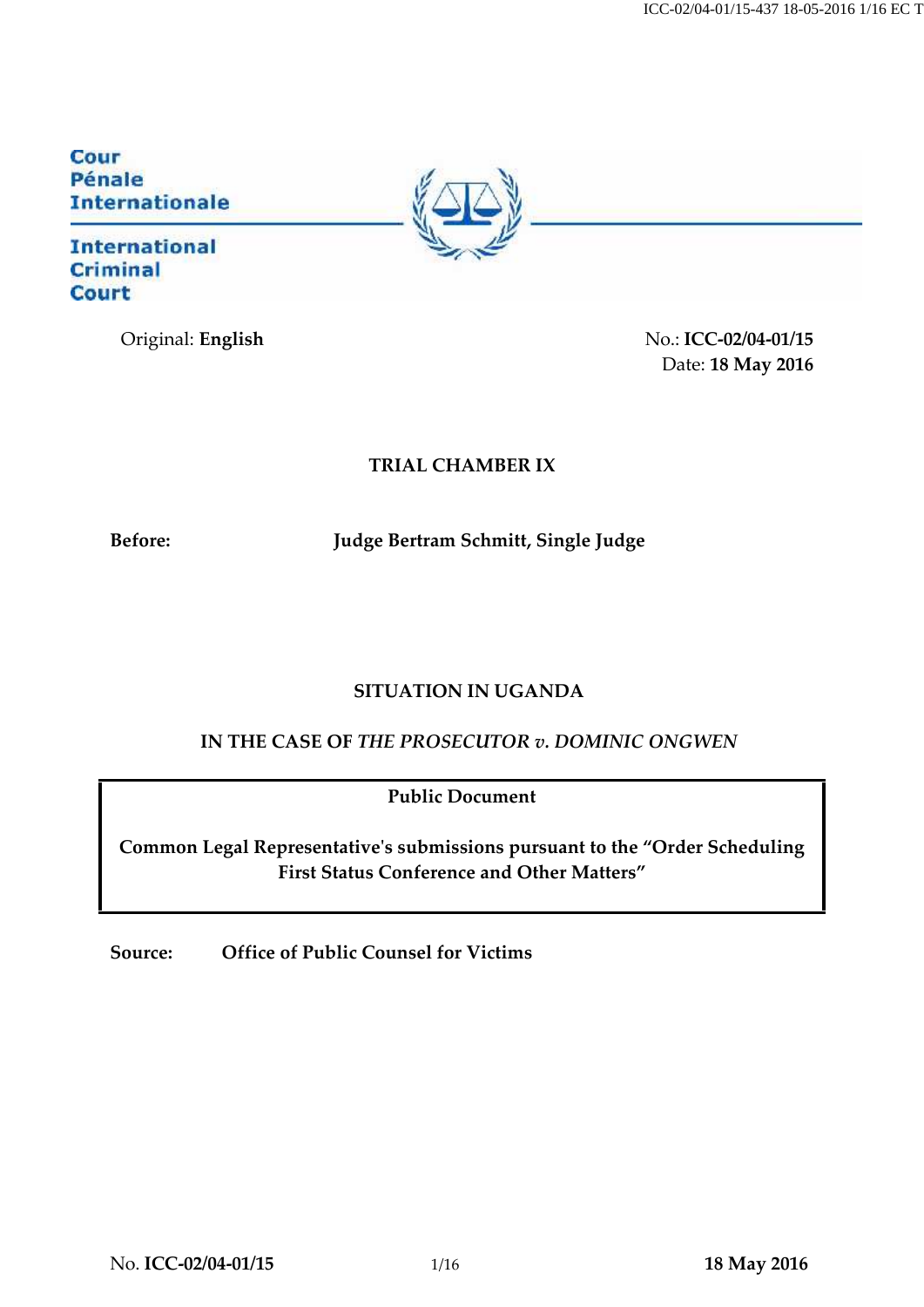# **Document to be notified in accordance with regulation 31 of the** *Regulations of the*

*Court* **to:**

| The Office of the Prosecutor<br>Ms Fatou Bensouda<br>Mr Benjamin Gumpert                                                                    | <b>Counsel for the Defence</b><br>Mr Krispus Ayena Odongo     |
|---------------------------------------------------------------------------------------------------------------------------------------------|---------------------------------------------------------------|
| <b>Legal Representatives of the Victims</b><br>Mr Joseph Akwenyu Manoba and<br>Mr Francisco Cox<br>Ms Paolina Massidda and<br>Ms Jane Adong | <b>Legal Representatives of the Applicants</b>                |
| <b>Unrepresented Victims</b>                                                                                                                | <b>Unrepresented Applicants</b><br>(Participation/Reparation) |
| The Office of Public Counsel for<br><b>Victims</b><br>Ms Paolina Massidda<br>Mr Orchlon Narantsetseg<br>Ms Caroline Walter                  | The Office of Public Counsel for the<br>Defence               |
| <b>States' Representatives</b>                                                                                                              | <b>Amicus Curiae</b>                                          |
| <b>REGISTRY</b>                                                                                                                             |                                                               |
| Registrar<br>Mr Herman von Hebel                                                                                                            | <b>Counsel Support Section</b>                                |
| <b>Victims and Witnesses Unit</b>                                                                                                           | <b>Detention Section</b>                                      |
| <b>Victims Participation and Reparations</b><br><b>Section</b><br>Ms Isabelle Guibal                                                        | Other                                                         |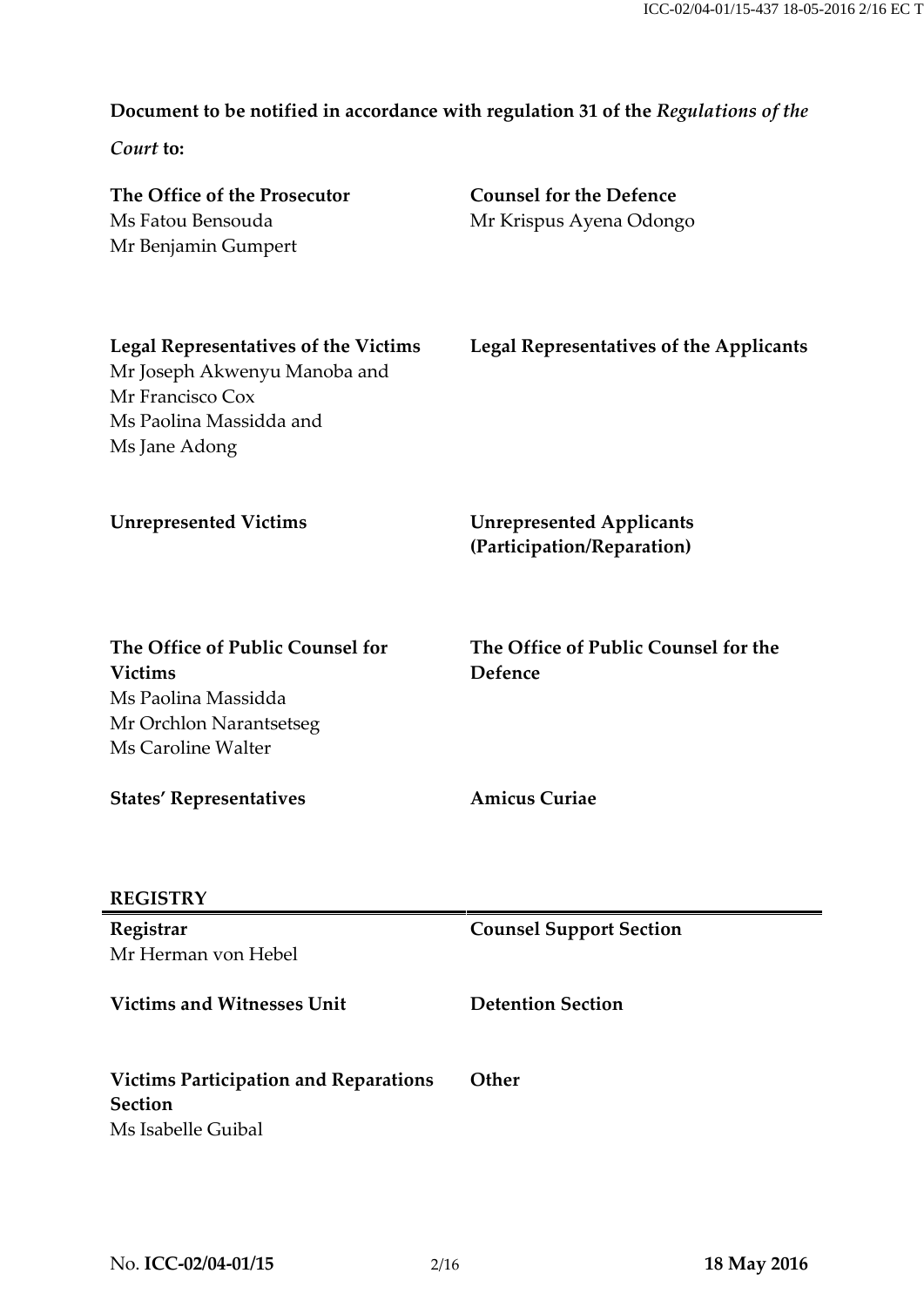#### **I. INTRODUCTION**

1. The Common Legal Representative of 592 victims authorised to participate in the present case (the "Common Legal Representative")<sup>1</sup> submits the following observations on the matters to be discussed at the status conference to be held on 23rd May 2016.

#### **II. BACKGROUND**

2. On 4 May 2016, the Single Judge of Trial Chamber IX (respectively the "Single Judge" and the "Chamber") issued the "Order Scheduling First Status Conference and Other Matters" (the "Order").<sup>2</sup> In particular, the Single Judge instructed all participants to file, by 18 May 2016, their submissions on the following items:

- a. Disclosure of any outstanding material in the Prosecution's possession;
- b. Estimated number of: (i) witnesses and any known protection issues, including liaising with the VWU and any possible referrals to the Court's witness protection programme; (ii) hours required for the parties to present their evidence and (iii) documentary and other nontestimonial evidence to be relied upon at trial.
- c. Languages to be used in the proceedings in particular, the languages spoken by the witnesses the parties intend to call;
- d. Estimated length of opening statements;
- e. The time required for the preparation of a pre-trial brief;

<sup>&</sup>lt;sup>1</sup> See the "Decision on contested victims' applications for participation, legal representation of victims and their procedural rights" (Pre-Trial Chamber II, Single Judge), No. ICC-02/04-01/15-350, 27 November 2015, p. 19; the "Decision on issues concerning victims' participation" (Pre-Trial Chamber II, Single Judge), No. ICC-02/04-01/15-369, 15 December 2015, pp. 10-11; and the "Second decision on contested victims' applications for participation and legal representation of victims" (Pre- Trial Chamber II, Single Judge), No. ICC-02/04-01/15-369, 24 December 2015, pp. 20-22.

<sup>&</sup>lt;sup>2</sup> See the "Order Scheduling First Status Conference and Other Matters" (Trial Chamber IX, Single Judge), No. ICC-02/04-01/15-432, 4 May 2016.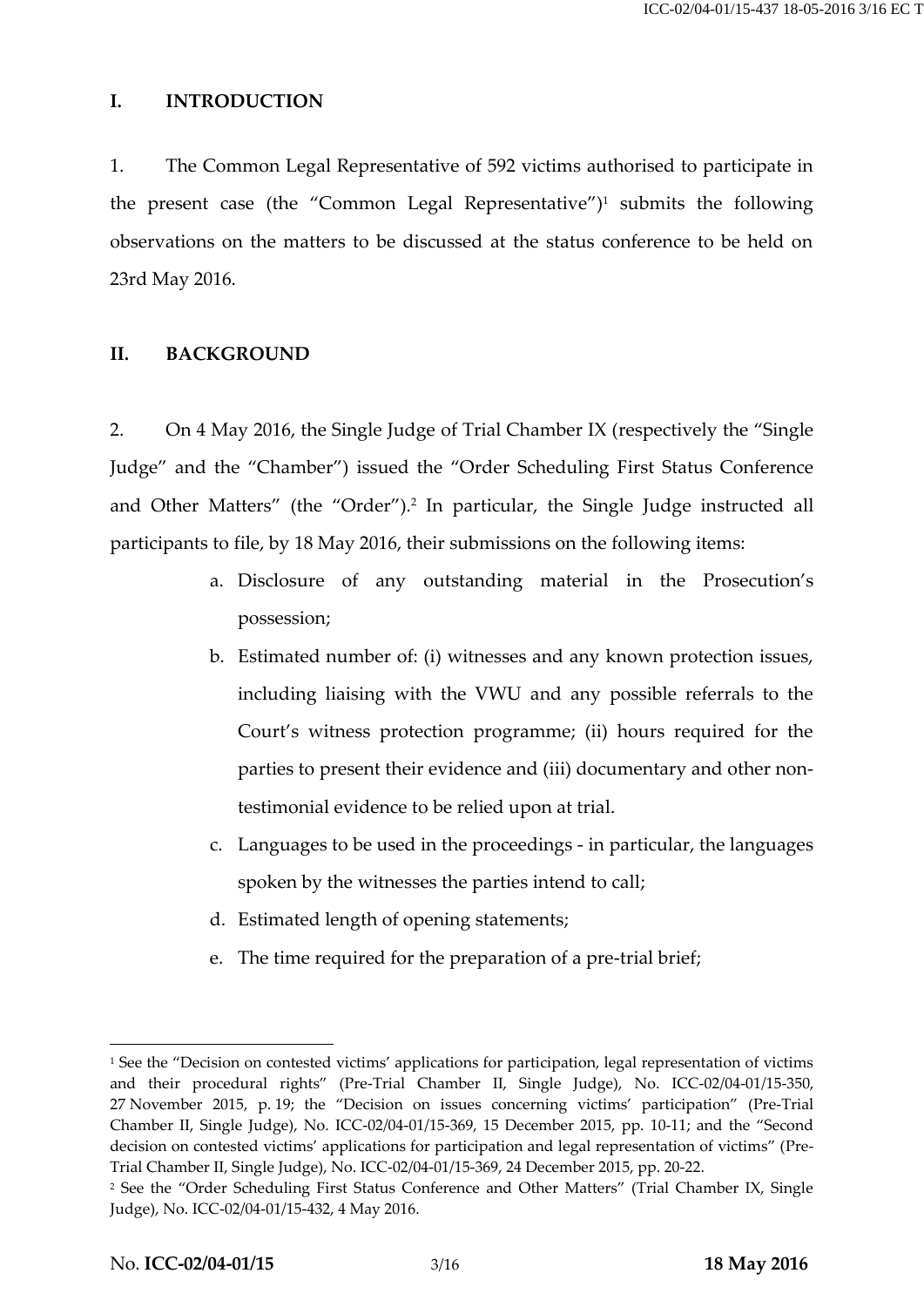- f. New victim applications for participation which have been received since the confirmation proceedings deadline and how many more are expected in the near future;
- g. Commencement date of the trial; and
- h. Any other matters.<sup>3</sup>

#### **III. SUBMISSIONS**

#### *Regarding issues under item (a) and (e)*

3. The Common Legal Representative has no submissions on matters under items (a), and (e) of the Order which are primarily addressed to the Prosecution.

#### *Regarding issues under item (b)*

4. The Common Legal Representative acknowledges that the Single Judge did not request the legal representatives to make specific submissions on the matter. However, the Common Legal Representative wishes to inform the Chamber that, at present, she is not in a position to identify amongst the victims she represents the ones for whom she would either seek the Chamber's authorisation to call as witnesses or otherwise request to appear in person before the Chamber to present their views and concerns.

5. This determination will be made at a later stage of the proceedings taking into account the relevant interests of the victims and the extent and type of evidence on which the Prosecution will rely on at trial.

6. In this regard, the Common Legal Representative wishes to underline the important distinction drawn in the jurisprudence of the Court to date between the

<sup>3</sup> *Idem.,* para. 3.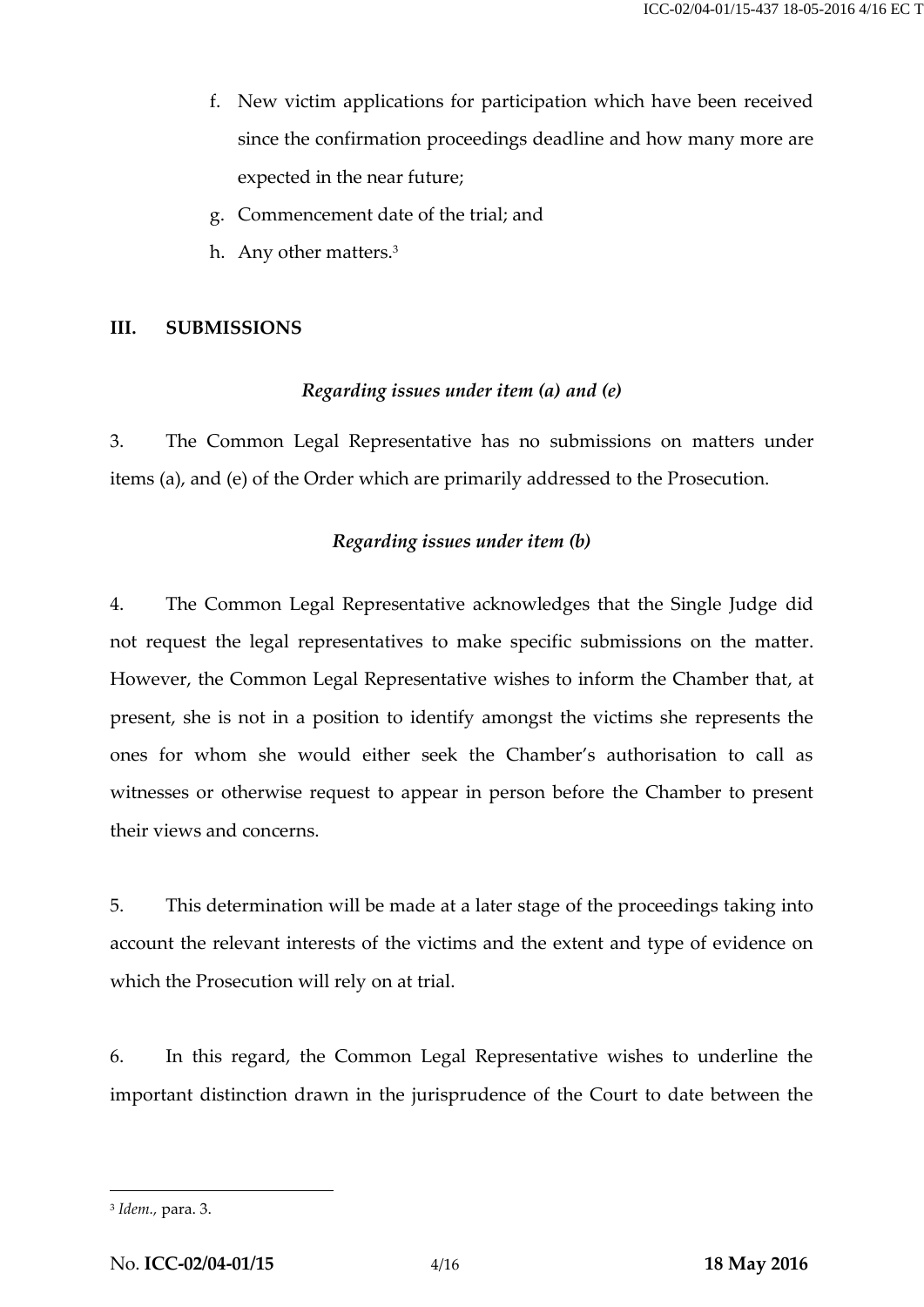right for legal representatives to call victims to give evidence and the right of victims to present their views and concerns in person before the Chamber.<sup>4</sup>

7. In the *Lubanga* case, Trial Chamber I recognised "[t]*he unequivocal statutory right for victims to present their views and concerns in person when their personal interests are affected* […] *if the Court considers that course appropriate* [and in as much as it does not] *undermine the integrity of these criminal proceedings*".<sup>5</sup> Trial Chamber I also drew a distinction between the process of victims expressing their views and concerns and the process of victims giving evidence*.*<sup>6</sup>

8. However, it is in the *Bemba* case that, for the first time, the legal representatives were allowed to both apply for some of their clients to present their views and concerns in person before the Chamber (or via video-link) and to call some victims to give evidence at trial.<sup>7</sup> Trial Chamber III emphasised that the "[t]*hreshold to grant applications by victims to give evidence is significantly higher than the threshold applicable to applications by victims to express their views and concerns in person. For this reason, victims who fail to reach the threshold to be authorised to give evidence may still be permitted to express their views and concerns in person*".<sup>8</sup> The Chamber noted that

<sup>4</sup> See the "Decision on the presentation of views and concerns by victims a/0542/08, a/0394/08 and a/0511/08" (Trial Chamber III), No. ICC-01/05-01/08-2220, 24 May 2012, paras. 7-8 and paras. 9-11.

<sup>5</sup> See the "Decision on the request by victims a/ 0225/06, a/0229/06 and a/0270/07 to express their views and concerns in person and to present evidence during the trial" (Trial Chamber I), No. ICC-01/04- 01/06-2032-Anx, 26 June 2009, paras. 17 and paras. 25-27.

<sup>6</sup> *Idem*, paras. 17, 25 - 27. See also the "Decision on the Modalities of Victim Participation at Trial" (Trial Chamber II), No. ICC-01/04-01/07-1788-tENG, 22 January 2010, paras. 69-71.

<sup>7</sup> See the "Decision on the supplemented applications by the legal representatives of victims to present evidence and the views and concerns of victims" (Trial Chamber III), No. ICC-01/05-01/08-2138, 22 February 2012, para. 20. In the Kenyan cases, the same rights were also granted to the legal representatives. Trial Chamber V envisaged it but no specific decision has been issued so far detailing the procedure that the legal representatives may follow to call victims to share their views and concerns or to present evidence. See the "Decision on victims' representation and participation" (Trial Chamber V), No. ICC-01/09-01/11-460, 3 October 2012, paras. 56-58 and the "Decision on victims' representation and participation" (Trial Chamber V), No. ICC-01/09-02/11-498, 3 October 2012, paras. 55-57. See also the "Decision on the participation of victims in the trial proceedings" (Trial Chamber IV), No. ICC-02/05-03/09-545, 20 March 2014, paras. 22-41.

<sup>8</sup> See the "Decision on the supplemented applications by the legal representatives of victims to present evidence and the views and concerns of victims" *supra* note 7, para. 20.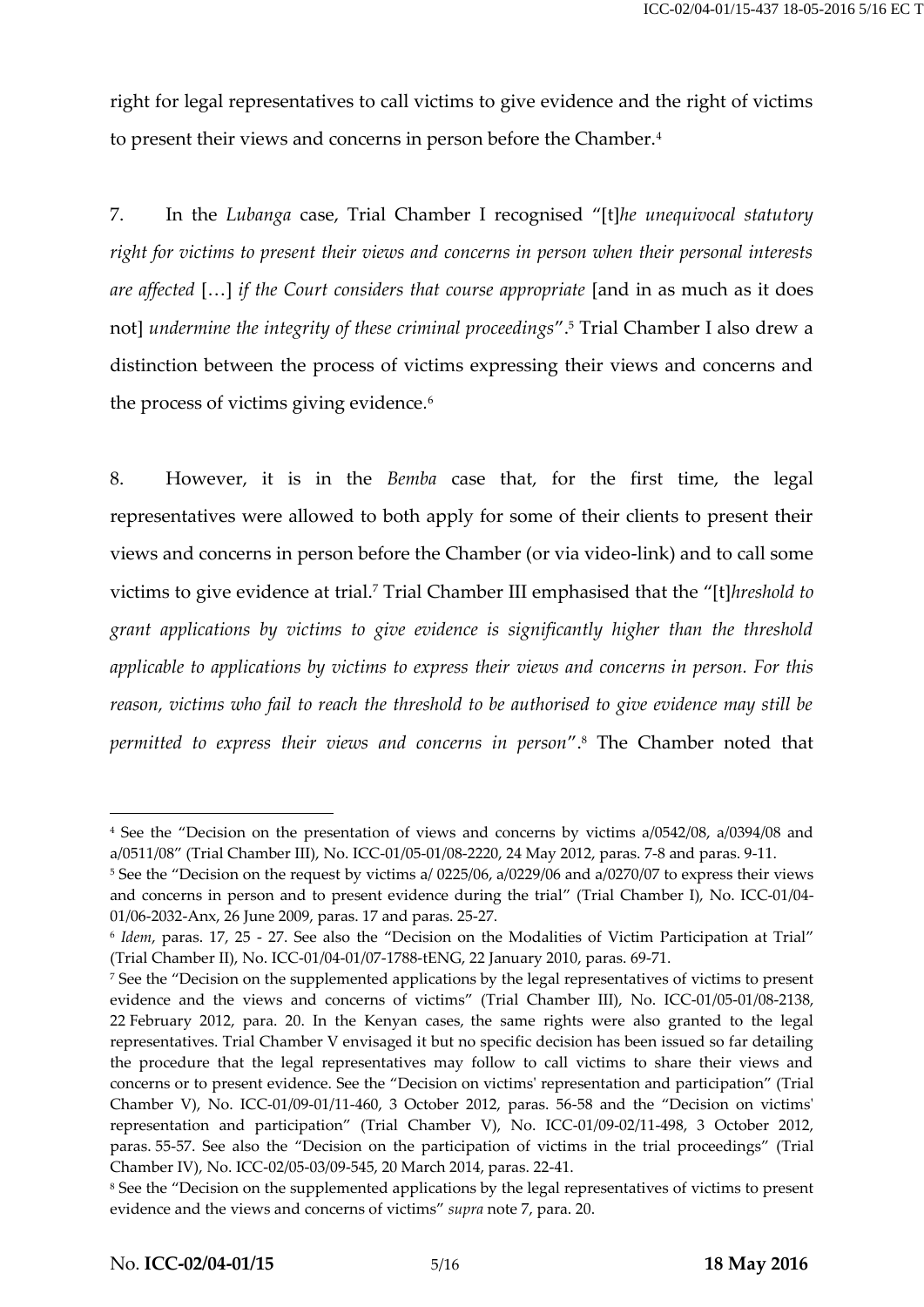victims presenting their views and concerns are in fact presenting unsworn statements to the Chamber.<sup>9</sup>

9. The Common Legal Representative recalls the established jurisprudence to date and advocates for the possibility of diverging from it on one particular aspect. The necessity that victims will relinquish their identity when appearing to give evidence as witnesses is in perfect line with the general rules and proceedings applying to all participants at the trial stage.<sup>10</sup> However, the Common Legal Representative submits that the victims appearing to present their views and concerns before the Chamber through unsworn statements should not automatically be required to lift their anonymity. Instead, said issue should be considered on a case-by-case basis, depending on the security situation of the victims concerned.

10. The Common Legal Representative agrees with the principle established according to which victims who will appear before the Chamber should be the best placed to give evidence or to present views and concerns, and that their appearance should not be cumulative with what has already been presented in the case.<sup>11</sup> The Common Legal Representative observes that there is no need to depart from the procedure established to date in other cases, essentially requiring the legal representative to file a written request towards the expected end of the Prosecution case,<sup>12</sup> explaining the relevance of the victim's evidence/views and concerns to the charges, how the victim's evidence/views and concerns would assist in the Chamber's determination of the truth, the estimated time for the appearance, and

<sup>9</sup> See the "Decision on the presentation of views and concerns by victims a/0542/08, a/0394/08 and a/0511/08" *supra* note 4, para. 7.

<sup>&</sup>lt;sup>10</sup> See the "Second order regarding the applications of the legal representatives of victims to present evidence and the views and concerns of victims" (Trial Chamber III), No. ICC-01/05-01/08-2027, 21 December 2011, paras. 12-15 and para. 19.

<sup>11</sup> *Idem.*, paras. 12-15.

<sup>&</sup>lt;sup>12</sup> See the "Order regarding applications by victims to present their views and concerns or to present evidence" (Trial Chamber III), No. ICC-01/05-01/08-1935, 21 November 2011, para. 3. See also the "Decision on Directions for the Conduct of the Proceedings" (Trial Chamber III), No. ICC-01/05-01/08- 1023, 19 November 2010, para. 5. See more recently, the "Decision adopting amended and supplemented directions on the conduct of the proceedings" (Trial Chamber I), No. ICC-02/11-01/15- 498-Anx A, 4 May 2016, paras. 18-21.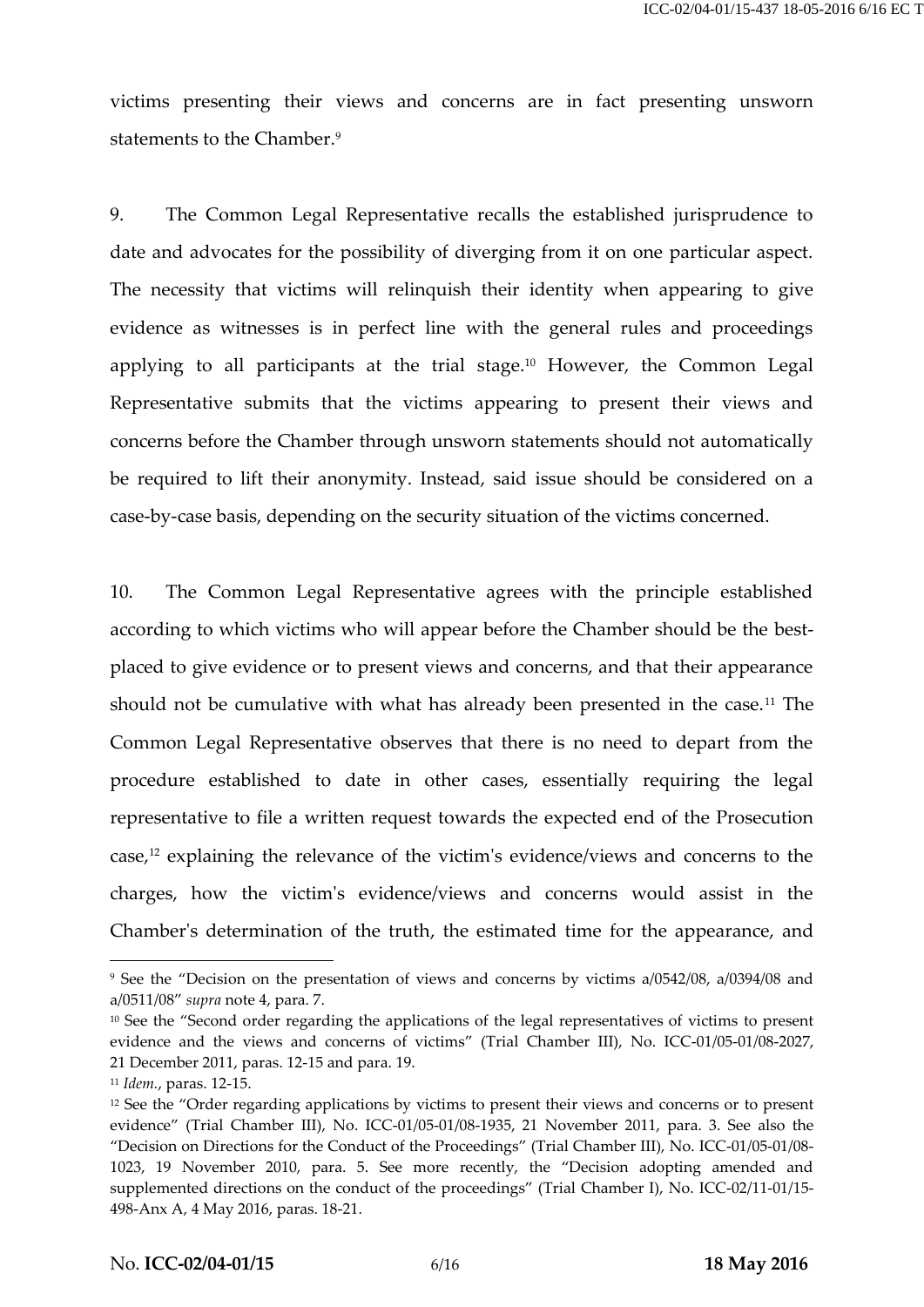whether they need to be afforded in-court protective measures. Such a request shall include a detailed summary/statement of the aspects which will be addressed by each victim, in one of the working languages of the Court.<sup>13</sup>

11. For the presentation of views and concerns, the Chamber may envisage the possibility for victims to either present their views in person or in writing. In the case of the appearance in person, the Common Legal Representative suggests adopting the procedure as established in the *Bemba* case, so that the legal representatives would guide the victims through their presentation by only facilitating it, eventually with a few questions, and that the victims will not be questioned by the parties but by the judges.<sup>14</sup> In light of the importance for victims to be able to express their views and to share their experience with the judges, the Common Legal Representative favours their appearance in person (either by video-link or in The Hague) rather than in writing.

12. In relation to the right of legal representatives to call witnesses – other than victims, the jurisprudence has underlined that witnesses called by the legal representatives shall be able to provide important information that was not hitherto included in the evidence presented by the parties, and shall make a genuine contribution to the determination of the truth.<sup>15</sup> In particular, Trial Chamber I considered whether the testimony "[i] *affects the victim's personal interests; (ii) is relevant to the issues of the case; (iii) contributes to the determination of the truth; and (iv) whether the testimony would be consistent with the rights of the accused, in particular the*

<sup>&</sup>lt;sup>13</sup> See the "Second order regarding the applications of the legal representatives of victims to present evidence and the views and concerns of victims" (Trial Chamber III), No. ICC-01/05-01/08-2027, 21 December 2011, paras. 12-15.

<sup>&</sup>lt;sup>14</sup> See the "Decision on the presentation of views and concerns by victims a/0542/08, a/0394/08 and a/0511/08" *supra* note 4, paras. 7-8. See also the "Decision on the supplemented applications by the legal representatives of victims to present evidence and the views and concerns of victims" *supra* note 7, para. 7.

<sup>15</sup> See the "Decision on the Modalities of Victim Participation at Trial" *supra* note 6, paras. 94-97. Trial Chamber I appointed an expert on names and other social conventions in the DRC following the legal representatives' submissions in this regard. See the "Instructions to the Court's expert on names and other social conventions in the Democratic Republic of Congo" (Trial Chamber I), No. ICC-01/04- 01/06-1934, 5 June 2009, para. 12.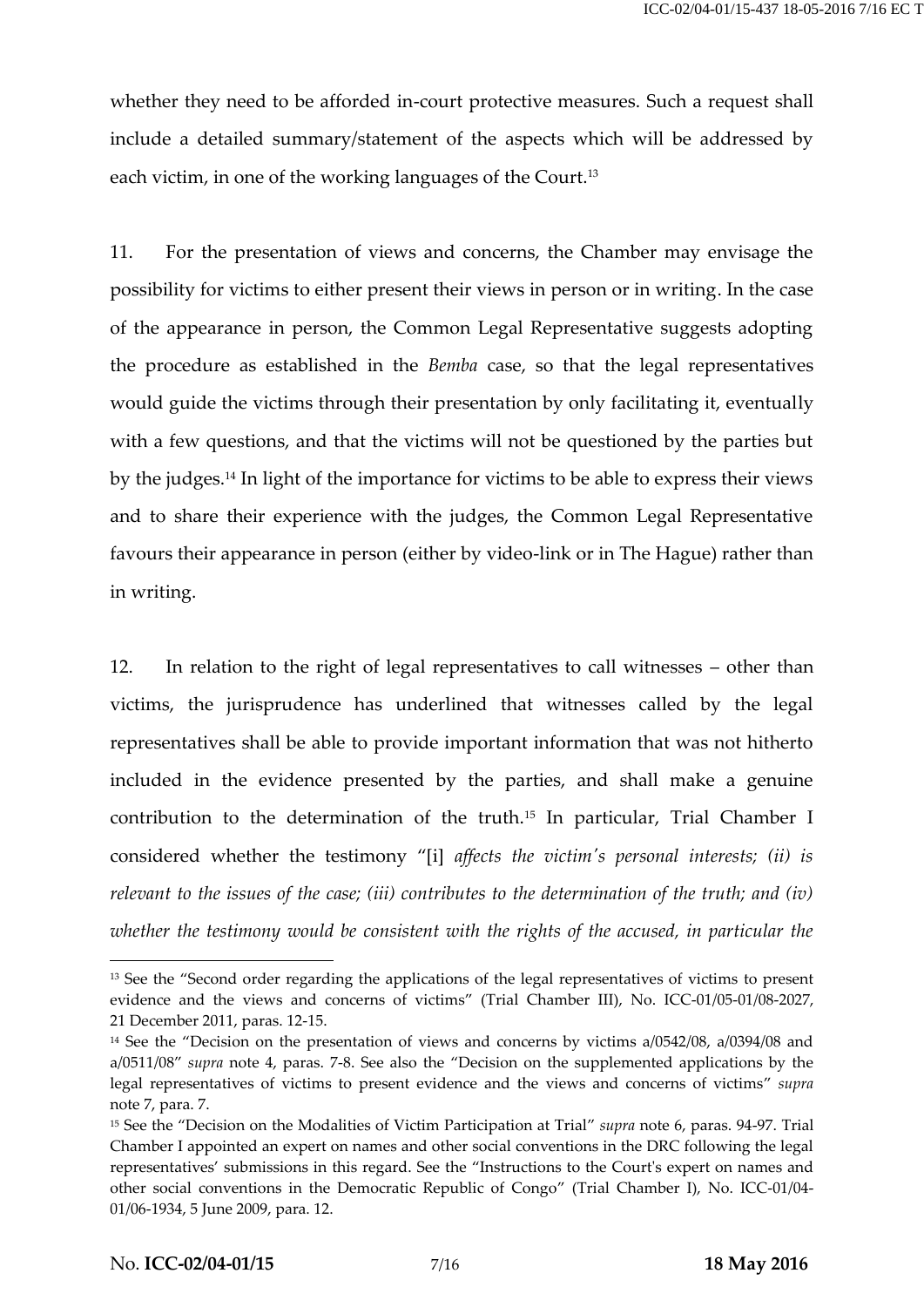*right to adequate time and facilities to prepare a defence*".<sup>16</sup> Said Chamber further directed the legal representative to file a schedule of the anticipated testimonies, detailing their expected lengths and the order in which they may appear.<sup>17</sup> The Common Legal Representative favours this approach and indicates that she will be in a position of filing a request for calling witnesses towards the end of the Prosecution case when she will be able to better assess if the proposed testimony complies with the above mentioned criteria.

13. Finally, on the issue of submission of documentary and other non-testimonial evidence, the Common Legal Representative submits that the principles of being relevant to the victims' interests, non-duplicative and contributing to the determination of the truth identified above should equally apply.<sup>18</sup>

# *Regarding issues under item (c)*

14. The Common Legal Representative informs the Chamber that the languages mostly spoken by the victims she represents are Acholi and English, and that, in case of appearance, it is most likely that they will use one of these two languages. However, the Common Legal Representative also notes that a minority of victims speaks Ateso and Luo.

## *Regarding issues under item (d)*

15. The Common Legal Representative wishes to underline that the opening statements represent a unique opportunity for the victims to convey to the Chamber their views and concerns, and particularly to make use of their right to explain the reasons for their participation.

<sup>16</sup> See the "Decision on the participation of victims in the trial proceedings" *supra* note 7, para. 25.

<sup>17</sup> *Idem*, para. 26.

<sup>&</sup>lt;sup>18</sup> See, more recently, the "Decision adopting amended and supplemented directions on the conduct of the proceedings" *supra* note 12, para. 20.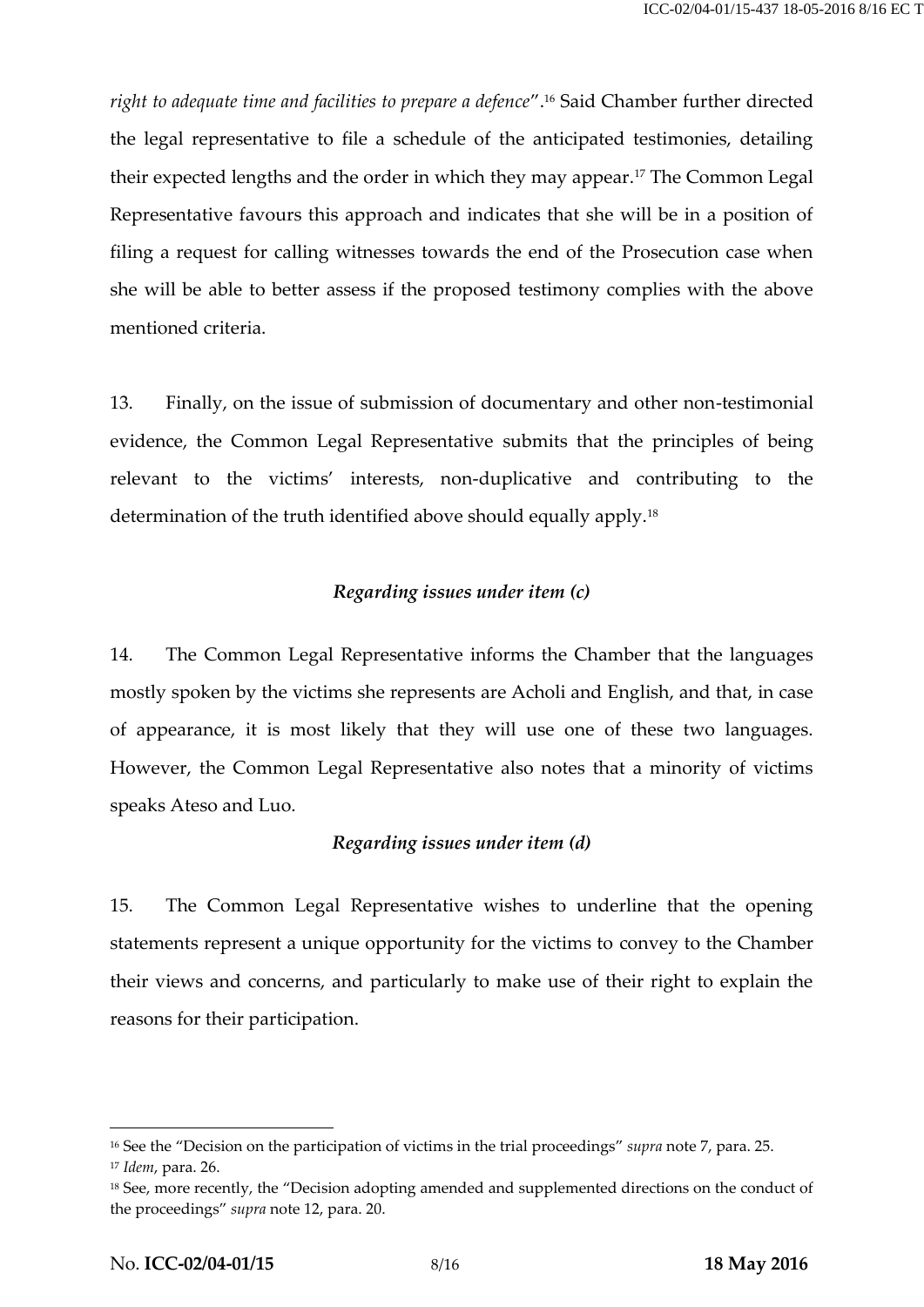16. With regard to the length of opening statements, the Common Legal Representative estimates that an hour will be sufficient for her to present the views of her clients. She also wishes to inform the Chamber that she is considering the possibility for individual victims to directly present their views and concerns during the opening statements.<sup>19</sup>

17. The Common Legal Representative further notes that, in accordance with the practice developed in other cases, all participants are usually directed to disclose, before the start of the trial, copies of the material they intend to rely on during their opening statements, unless said material is on the Prosecution's list of evidence.<sup>20</sup>

18. In addition, participants are normally requested to make written objections, if any, in relation to said material.<sup>21</sup> In light of the existing jurisprudence on the issue, the legal representatives should benefit from said disclosure and from the possibility to make objections, if any.

# *Regarding issues under item (f)*

19. Concerning the victims already authorised to participate in the case at the pretrial stage, the Common Legal Representative understands that all of them are automatically admitted to participate at the trial stage without their victim status being determined *de novo*. In this regard, the Common Legal Representative informs the Chamber that there has been no change in circumstances in relation to the 592 victims she represents.

<sup>19</sup> See the "Decision on victims' representation and participation" *supra* note 7, para. 73.

<sup>&</sup>lt;sup>20</sup> See the "Decision on the Conduct of Trial Proceedings (General Directions)" (Trial Chamber V(A)), No. ICC-01/09-01/11-847-Corr, 9 August 2013, para. 4. See also the instruction issued by Trial Chamber I, transcript of the hearing held on 16 January 2009, ICC-01/04-01/06-T-104-ENG ET WT, pp. 45-47.

<sup>&</sup>lt;sup>21</sup> See the "Decision No. 2 on the Conduct of Trial Proceedings (General Directions)" (Trial Chamber V(A)), No. ICC-01/09-01/11-900, 3 September 2013, para. 11. See also the instruction issued by Trial Chamber I, transcript of the hearing held on 16 January 2009, ICC-01/04-01/06-T-104-ENG ET WT, pp. 45-47.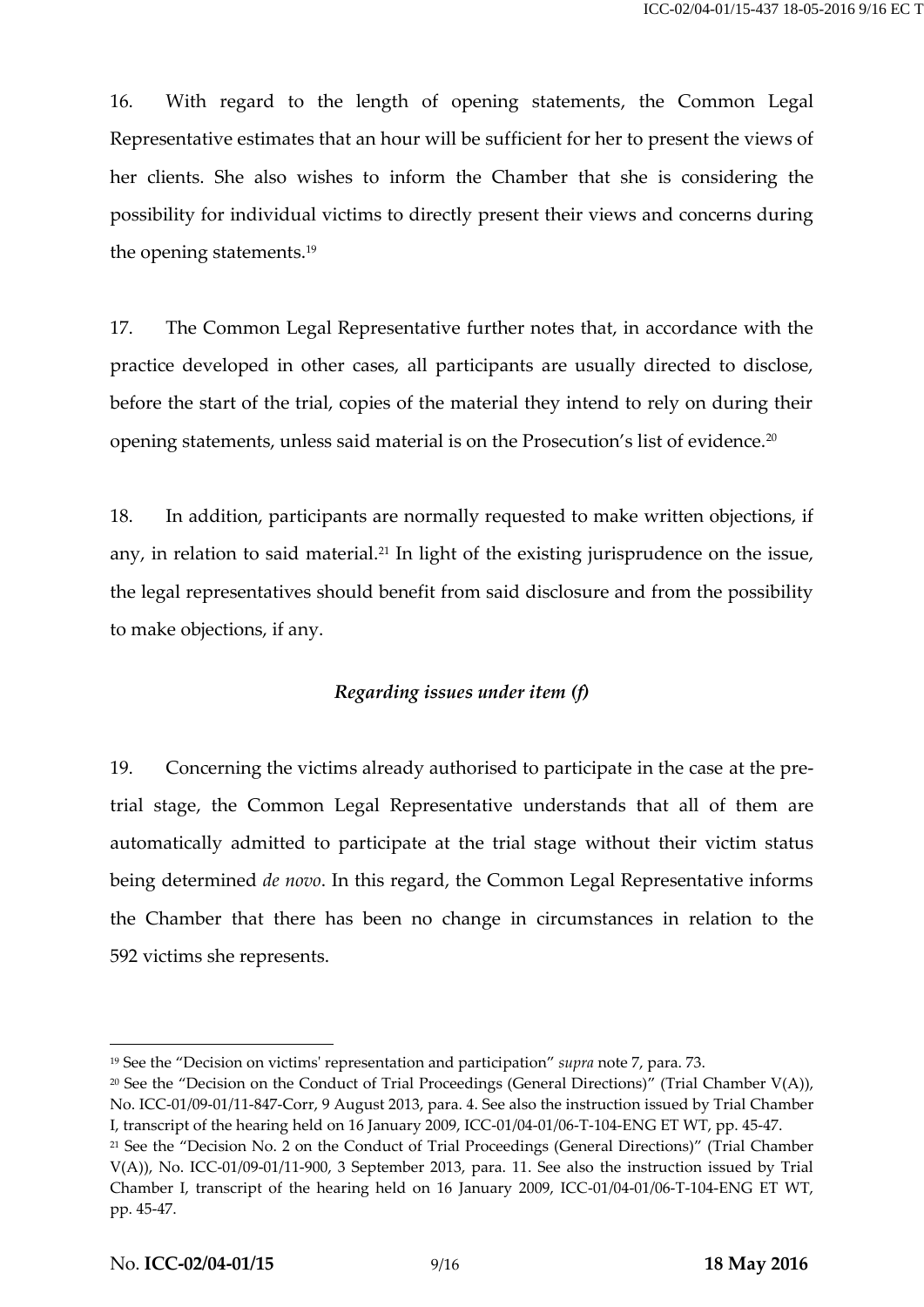20. Concerning the new applications for participation received after the confirmation proceedings deadline, the Common Legal Representative favours the approach already adopted at the pre-trial stage concerning the procedure for admission of victims to participate in the proceedings.<sup>22</sup> Indeed, said approach allows for the handling of victims' applications in an efficient manner and expedites the proceedings. Moreover, in light of the potential high number of victims, the Common Legal Representative also favours the use of the simplified application form.

21. The Common Legal Representative wishes to draw the attention of the Chamber to the fact that during her missions in the field to the different locations where affected communities reside, numerous victims have expressed their wish to ask for participation in the proceedings. For what the Common Legal Representative was able to observe, the potential number of applicants is high and therefore she advocates for an adequate time for victims to file their applications with the Registry. The Common Legal Representative also notes that, while, in accordance with regulation 85(3) of the Regulations of the Court, victims shall file their applications, to the extent possible, before the start of the stage of the proceedings to which they wish to participate, they can do so throughout the proceedings.

## *Regarding issues under item (g)*

22. The Common Legal Representative informs the Chamber that the victims have already indicated their wish that the trial starts as soon as practicable and without any undue delay. During various meetings held with the Common Legal Representative, the victims expressed their wish for trial proceedings to be carried out in an expeditious manner, and made clear their strong opposition to any delay with regard to the commencement of the trial.

<sup>&</sup>lt;sup>22</sup> See the "Decision concerning the procedure for admission of victims to participate in the proceedings in the present case" (Pre-Trial Chamber II, Single Judge), No. ICC-02/04-01/15-299, 3 September 2015.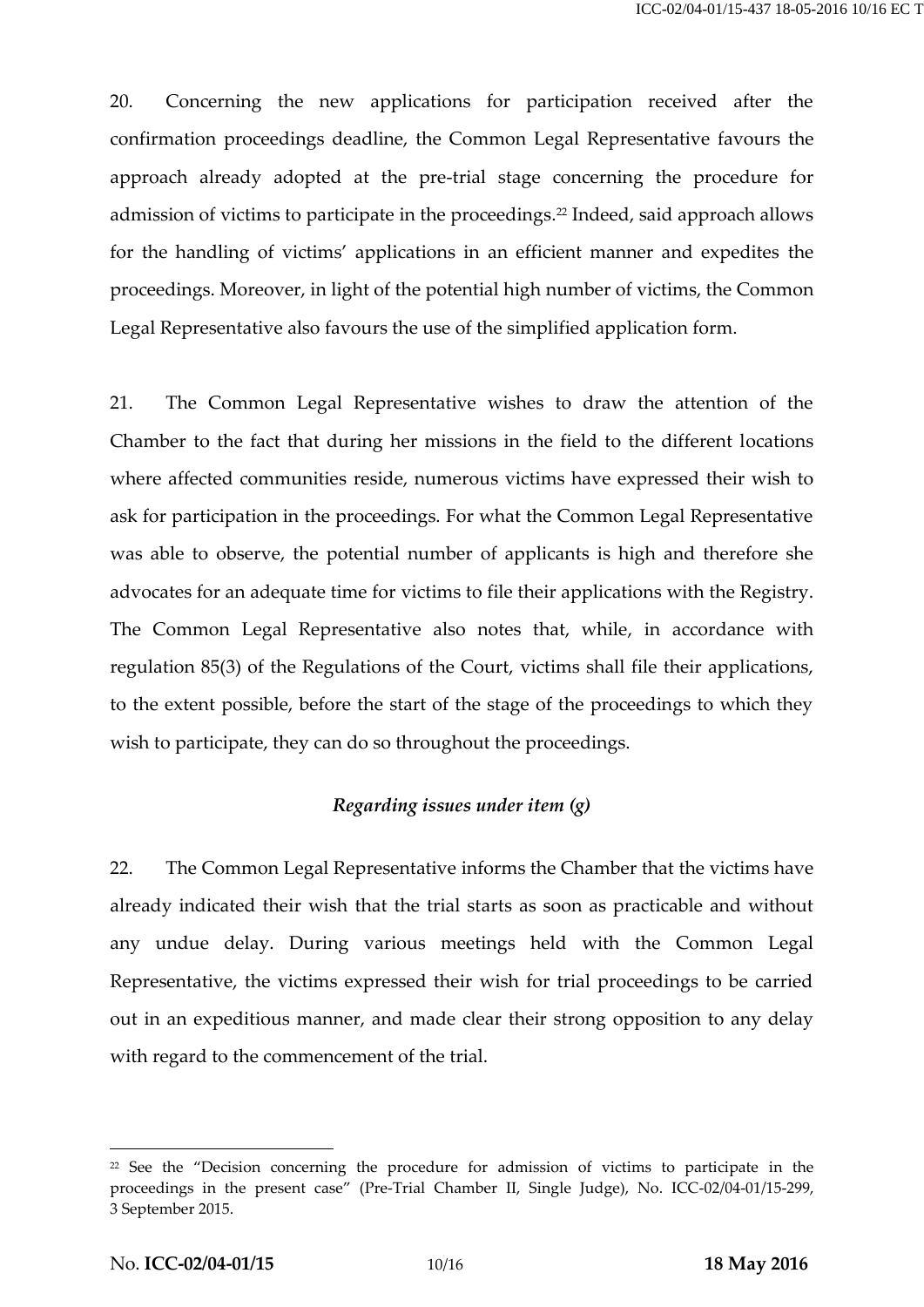23. The Common Legal Representative acknowledges the intention of the Chamber to start the trial before the end of the year. Taking into account the right of the Accused to be tried without delay and the right of victims to be afforded a reasonable time to apply for participation, the Common Legal Representative indicates that end of October or beginning of November 2016 seems a reasonable date for the start of the trial.

## *Regarding issues under item (h)*

24. The Common Legal Representative wishes to address several matters related to the conduct of the proceedings.

# *Issues related to the conduct of the proceedings*

25. The Common Legal Representative favours the recently adopted practices in the *Bemba et al*. and in the *Gbgabo and Blé Goudé*<sup>23</sup> trials with the aim of enhancing the efficiency and expeditiousness of the proceedings.

26. In particular, the Common Legal Representative supports the recent practice on the submission of evidence, according to which each item presented has to be considered submitted and the assessment of the relevance, probative value and potential prejudice of each item of evidence shall be considered at the time of rendering the judgement pursuant to article  $74(2)$  of the Rome Statute;<sup>24</sup> the favour for orality in the proceedings, according to which the arguments of the participants and their requests are presented in the courtroom as much as feasible;<sup>25</sup> the

<sup>&</sup>lt;sup>23</sup> See the "Decision adopting amended and supplemented directions on the conduct of the proceedings" Anx A, *supra* note 12.

<sup>&</sup>lt;sup>24</sup> See the "Decision on Prosecution Requests for Admission of Documentary Evidence (ICC-01/05-01/13-Red, ICC-01/05-01/13-1113-Red, ICC-01/05-01/13-1170-Conf)" (Trial Chamber VII), No. ICC- 01/05-01/13-1285, 24 September 2015, paras. 8-16 and para. 17. See also the "Decision on the submission and admission of evidence" (Trial Chamber I), No. ICC-02/11-01/15-405, 29 January 2016, para. 12.

<sup>&</sup>lt;sup>25</sup> See the oral decision issued by Trial Chamber I, transcript of the hearing held on 28 January 2016, No. ICC-02/11-01/15-T-9-ENG ET, p. 36, lines 10-18.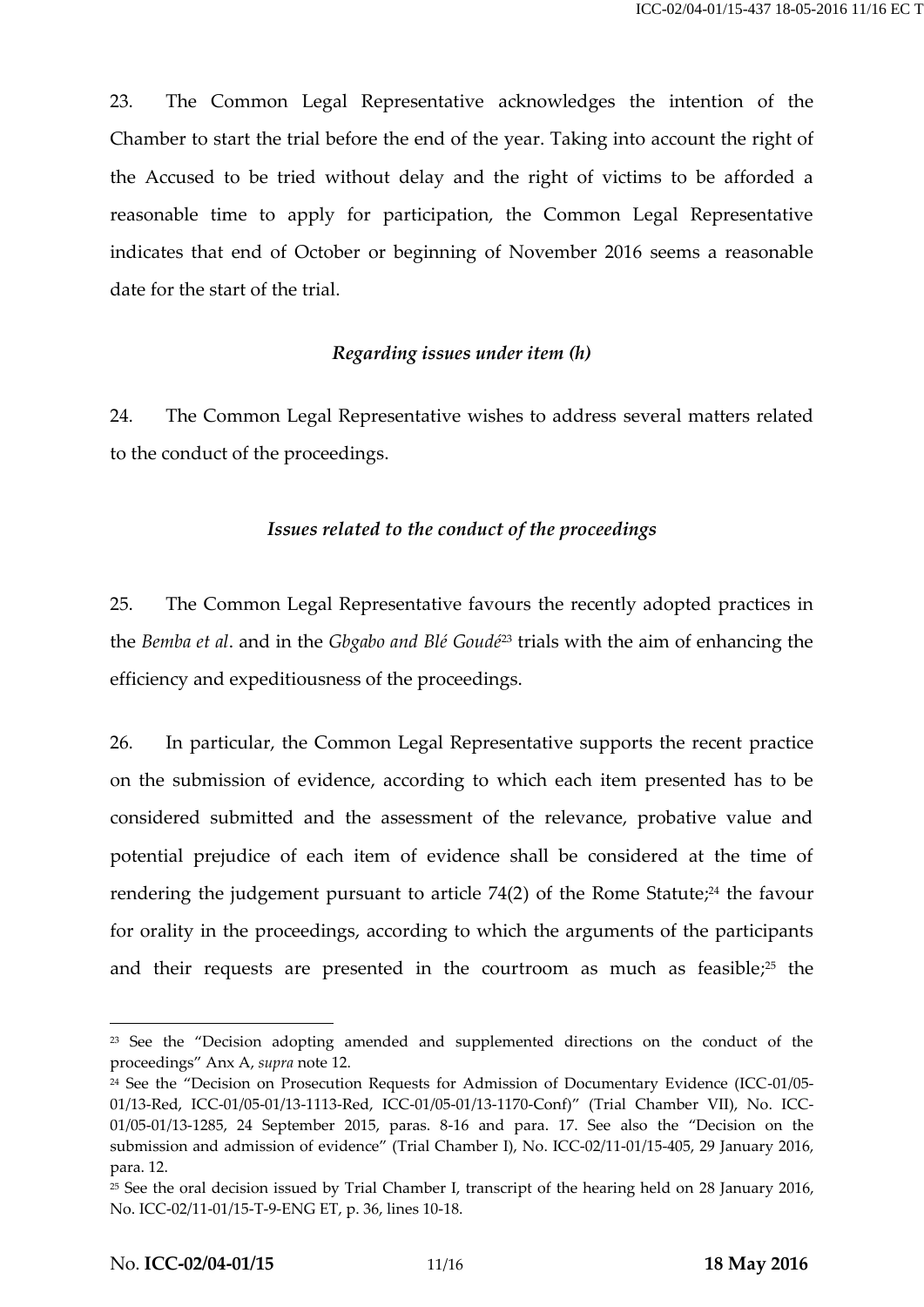simplified practice for the legal representatives to request to question witnesses;<sup>26</sup> the mode of questioning<sup>27</sup> and use of documents.<sup>28</sup>

27. In relation to the different Protocols adopted in other cases, the Common Legal Representative argues for the need of adopting a Protocol on Dual Status Witnesses,<sup>29</sup> and a Protocol on the practices used to prepare and familiarise witnesses for giving testimony before the Court (which could include a part on vulnerable witnesses).<sup>30</sup>

28. In relation to the procedures for redactions,<sup>31</sup> the Common Legal Representative notes that said procedure was adopted at the pre-trial stage of the proceedings at a time at which the Chamber had not yet decided on victims' participation in the proceedings.

29. In this regard, the Common Legal Representative underlines that the practice has shown that in the course of the proceedings – and particularly at trial – lifting of redactions in application forms or in documents attached to application forms may become a live issue. Therefore, she contends that some of the categories contemplated in the adopted procedure (i.e. Category A.5 identifying and contact information of intermediaries) could also be applicable to said material; while other categories may not be covered by the relevant decision (i.e. information related to the kinship or third parties). Therefore, the Common Legal Representative wishes to

<sup>&</sup>lt;sup>26</sup> See the oral decision issued by Trial Chamber I, transcript of the hearing held on 3 February 2016, No. ICC-02/11-01/15-T-13-CONF-ENG ET (still classified as confidential but rendered in open session), p. 2, lines 17-25.

<sup>&</sup>lt;sup>27</sup> See the "Decision adopting amended and supplemented directions on the conduct of the proceedings" Anx A, *supra* note 12, para. 15-17 and paras. 27-32.

<sup>28</sup> *Idem*, paras. 34-38 and paras. 43-47.

<sup>&</sup>lt;sup>29</sup> In this regard, see for instance, the "Decision adopting mechanisms for exchange of information on individuals enjoying dual status" (Trial Chamber I), No. ICC-02/11-01/15-199 and Anx, 31 August 2015.

<sup>&</sup>lt;sup>30</sup> In this regard, see for instance, the Annex to the "Decision on Witness Preparation and Familiarisation" (Trial Chamber VII), No. ICC-01/05-01/13-1252-Anx, 15 September 2015.

<sup>&</sup>lt;sup>31</sup> See the "Decision on issues related to the disclosure and exceptions thereto" (Pre-Trial Chamber II, Single Judge), No. ICC-02/04-01/15-224, 23 April 2015.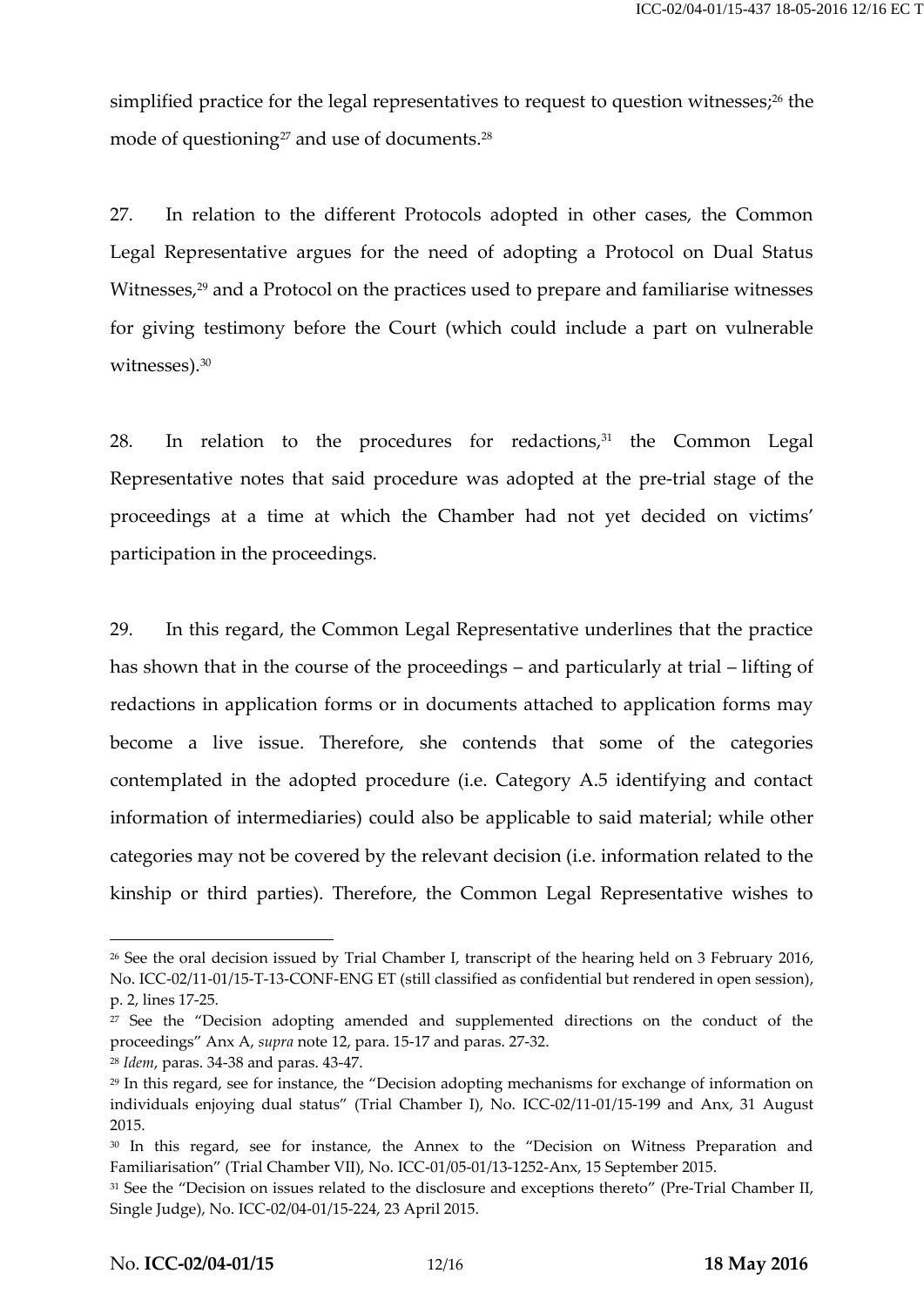stress the importance of consulting the legal representatives on any request for lifting redactions which may impact on previous rulings granting said redactions in application forms and related material of participating victims and that legal representatives shall be afforded an opportunity to challenge before the Chamber any such request.

30. The Common Legal Representative has no observations on the e-court protocol<sup>32</sup> and the protocol for handling confidential information and contacting witnesses of other participants<sup>33</sup>, as already adopted at the pre-trial stage of the case.

## **In situ** *proceedings and/or site visit*

31. The Common Legal Representative stresses the importance of holding proceedings in the country where the crimes were committed because this course of events is very likely to provide maximum access to a large public, the victims and the affected communities. This also contributes to the transparency of and accessibility to the proceedings, as well as to a wide dissemination of information and to making justice more visible for the victims. In this regard, the Common Legal Representative requests the Chamber to consider holding the opening statements and some critical parts of the proceedings in Uganda.

32. Should the holding of proceedings *in situ* not be possible, as an alternative, the Common Legal Representative notes that the Chamber could consider holding a judicial site visit towards the middle or the end of the Prosecution's case when it will be fully acquainted with the Prosecution's case. This course of events will have a significant impact on the effective participation of victims in the proceedings insofar as they will feel that their concerns are duly taken into account and that justice is

<sup>&</sup>lt;sup>32</sup> See the Annex 1 to the "Decision Setting the Regime for Evidence Disclosure and Other Related Matters" (Pre-Trial Chamber II, Single Judge), No. ICC-02/04-01/15-203-Anx 1, 27 February 2015.

<sup>&</sup>lt;sup>33</sup> See the "Order concerning the modalities for the handling of confidential information during investigations and contact between a party or participant and witnesses of the opposing party or of a participant" (Pre-Trial Chamber II, Single Judge), No. ICC-02/04-01/15-339-Anx 1, 11 November 2015.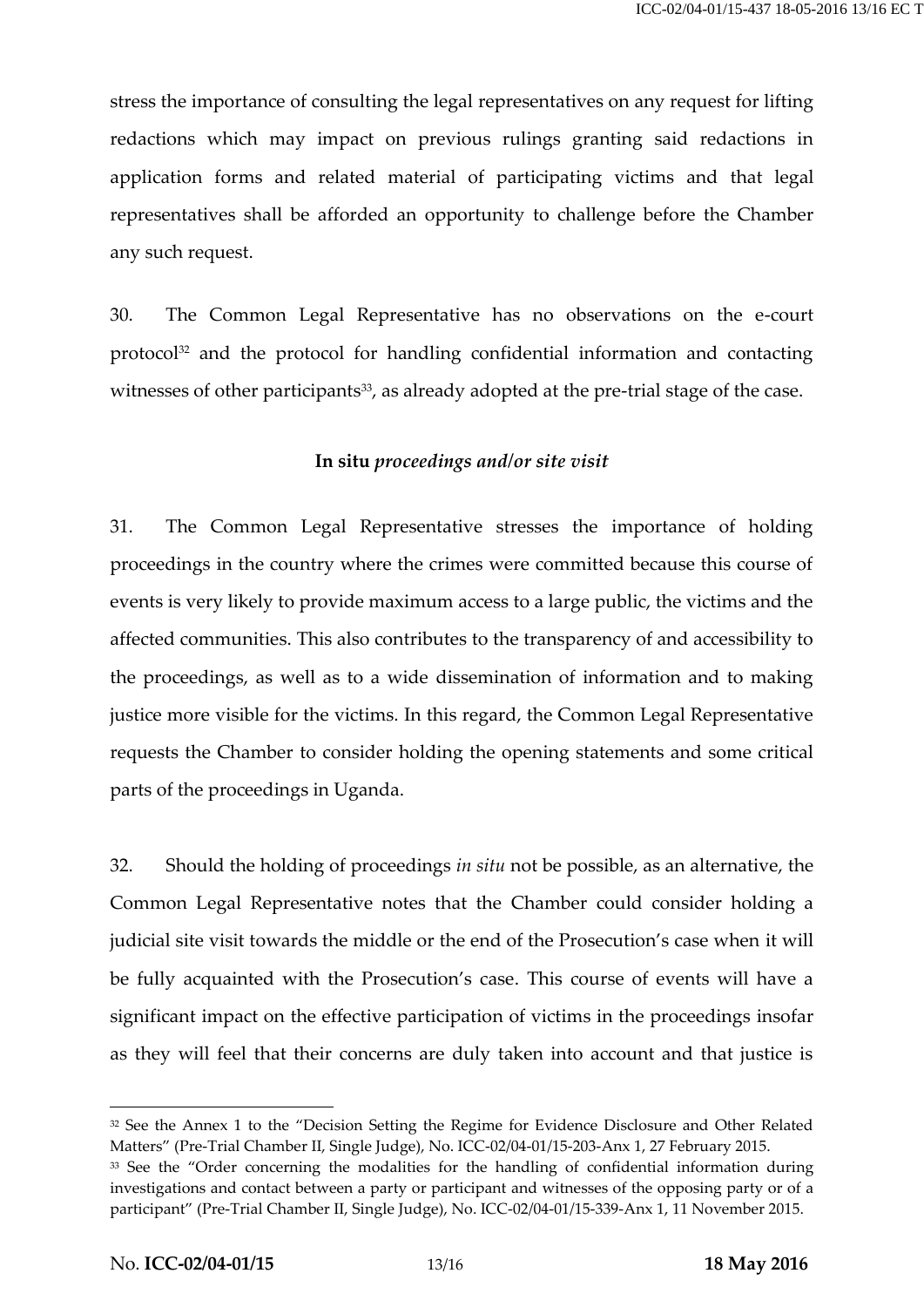being done. The victims have already expressed to the Common Legal Representative their wish that the Judges visit the places where the crimes were committed in order to fully understand the events they suffered from.

33. The only concern expressed so far by the victims is the presence of the Accused on Ugandan soil. In particular, the victims indicated that his presence *in situ* is not desirable for security reasons. Indeed, they fear possible episodes of violence in the event the Accused returns to Uganda.

#### *Agreement between the Defence and the Prosecution as to facts or evidence*

34. The need to take into consideration the interests of the victims with regard to any agreement between the Defence and the Prosecution as to facts or evidence in a given case is clearly reflected in rule 69 of the Rules of Procedure and Evidence. Pursuant to this provision, the "*Chamber may consider such alleged fact as being proven, unless the Chamber is of the opinion that a more complete presentation of the alleged facts is required in the interest of justice, in particular the interests of the victims*".<sup>34</sup>

35. The language used in the provision expressly states that no agreement between the parties may become effective and binding in a manner detrimental to victims' interests. Moreover, providing victims with the possibility to submit their views and concerns in relation to such agreements will benefit the overall effectiveness of the proceedings. Furthermore, it clearly falls within the power of a Trial Chamber under article 69(3) of the Rome Statute "*to request the submission of all evidence that it considers necessary for the determination of the truth*".

36. This reading of rule 69 of the Rules is further supported by the jurisprudence of the Court. In particular, in the *Lubanga* case, Trial Chamber I ordered the parties to prepare a draft schedule of agreed facts which then will be served on participating

<sup>&</sup>lt;sup>34</sup> See Rule 69 of the Rules of Procedure and Evidence (emphasis added).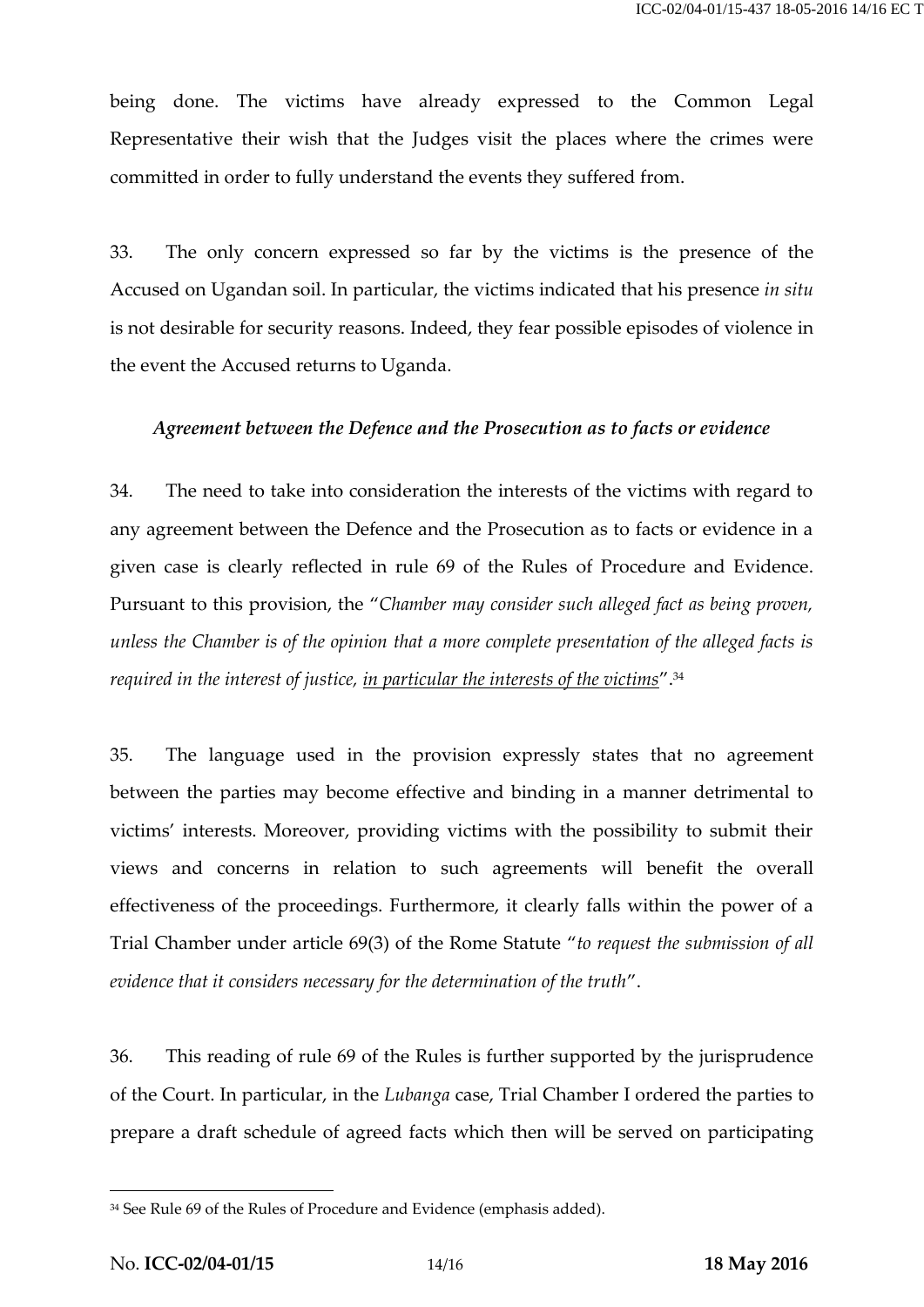victims.<sup>35</sup> In said case, victims were authorised to submit their observations on the facts and evidence agreed between the parties.<sup>36</sup>

37. The Common Legal Representative submits that this approach is the most consistent with the legal framework of the Court. First, it enables victims to comprehend issues covered by any agreements between the parties and to envisage the potential impact that they could have on their interests, as well as on the proceedings as a whole. Second, the notification of agreements to victims prior to any decision on the merits by the Chamber will contribute to the effectiveness and the meaningfulness of victims' participation at trial.

38. Moreover, in this fashion, the Common Legal Representative will have an opportunity to make specific submissions on how the interests of the participating victims will be affected by the proposed agreements. While the Common Legal Representative does not consider necessary to be associated to the discussions amongst the parties, any agreements reached between the parties under rule 69 of the Rules should be notified to the legal representatives for observations.

#### *Common Legal Representation*

39. Without prejudice to any further determination of the Chamber in the matter, the Common Legal Representative informs the Chamber of her availability to continue to represent the interests of the participating victims at the trial stage and of the need to maintain a Field Counsel position within the team.

40. Should the current system of legal representation be retained, the Common Legal Representative wishes to draw the attention of the Chamber on the need to review the manner in which victims have been allocated to the two legal

<sup>&</sup>lt;sup>35</sup> See the "Decision on agreements between the parties" (Trial Chamber I), No. ICC-01/04-01/06-1179, 20 February 2008, para. 11.

<sup>36</sup> *Idem*, para. 13.